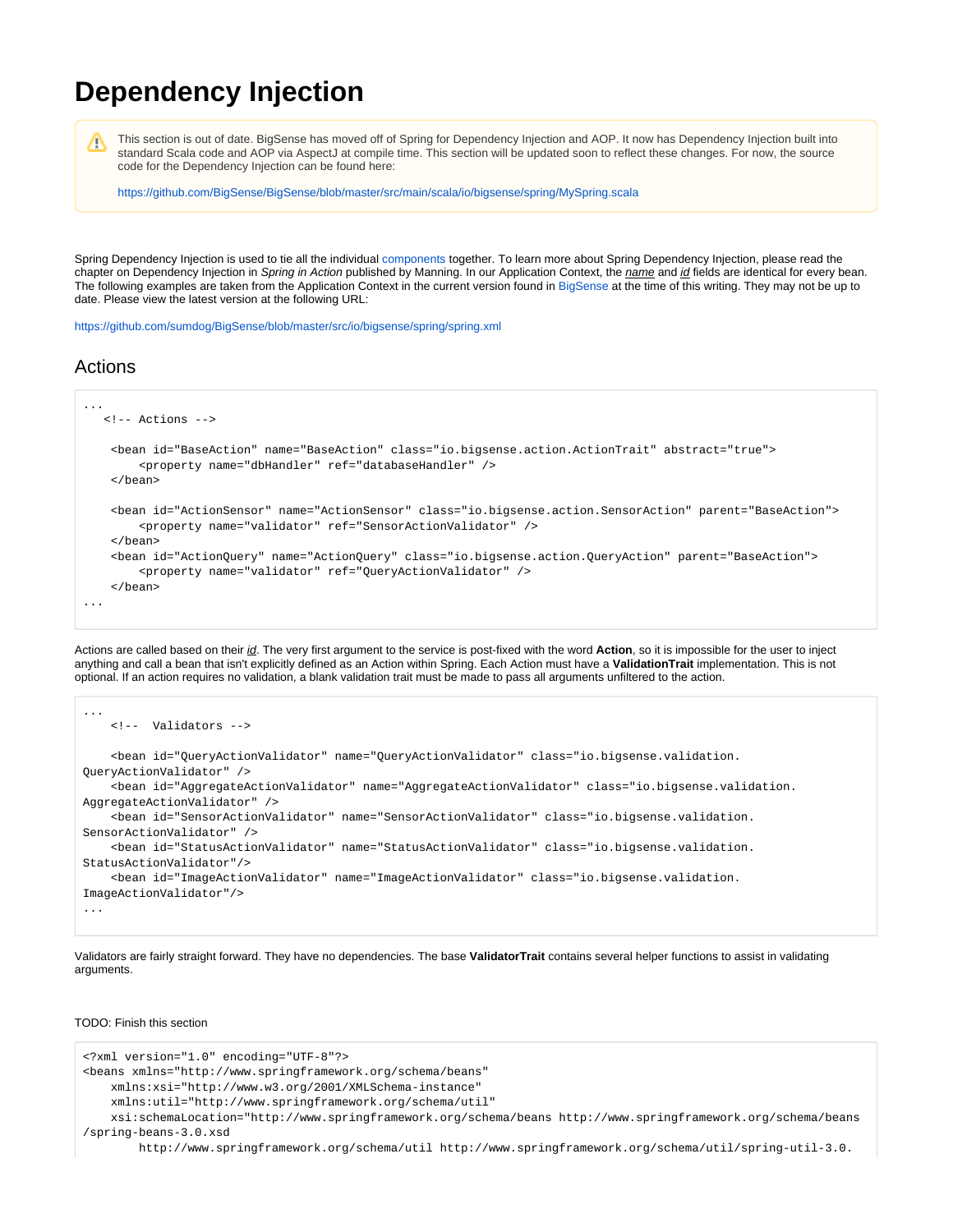```
 <!-- Actions -->
    <bean id="BaseAction" name="BaseAction" class="io.bigsense.action.ActionTrait" abstract="true">
        <property name="dbHandler" ref="databaseHandler" />
     </bean>
    <bean id="ActionSensor" name="ActionSensor" class="io.bigsense.action.SensorAction" parent="BaseAction">
        <property name="validator" ref="SensorActionValidator" /> 
     </bean>
    <bean id="ActionQuery" name="ActionQuery" class="io.bigsense.action.QueryAction" parent="BaseAction">
        <property name="validator" ref="QueryActionValidator" />
     </bean>
     <bean id="ActionStatus" name="ActionStatus" class="io.bigsense.action.StatusAction" parent="BaseAction">
        <property name="validator" ref="StatusActionValidator" />
     </bean>
     <bean id="ActionAggregate" name="ActionAggregate" class="io.bigsense.action.AggregateAction" parent="
BaseAction">
         <property name="validator" ref="AggregateActionValidator" />
    </bean>
    <bean id="ActionImage" name="ActionImage" class="io.bigsense.action.ImageAction" parent="BaseAction">
        <property name="validator" ref="ImageActionValidator" />
     </bean>
     <bean id="ActionReport" name="ActionReport" class="io.bigsense.action.ReportAction" parent="BaseAction">
        <property name="validator" ref="StatusActionValidator" />
        <property name="converters" ref="convertersAsScalaMap" />
    </bean>
    <!-- Security -->
    <bean id="SecurityManager" name="SecurityManager" class="io.bigsense.security.SignatureSecurityManageer" />
    <!-- Processors --> 
    <bean id="BaseProcessor" name ="BaseProcessor" class="io.bigsense.processor.ProcessorTrait" abstract="true">
        <property name="dbHandler" ref="databaseHandler" />
     </bean>
    <bean id="CounterProcessor" name="ProcessorCounter" class="io.bigsense.processor.CounterProcessor" parent="
BaseProcessor" />
    <bean id="ImageProcessor" name="ProcessorImage" class="io.bigsense.processor.ImageProcessor" parent="
BaseProcessor" />
    <!-- Smart Vision Analyzers -->
    <bean id="AnalyzerWaterLevel" name="AnalyzerWaterLevel" class="io.bigsense.smartvision.WaterLevelAnalyzer" 
/>
    <!-- Validators -->
    <bean id="QueryActionValidator" name="QueryActionValidator" class="io.bigsense.validation.
QueryActionValidator" />
    <bean id="AggregateActionValidator" name="AggregateActionValidator" class="io.bigsense.validation.
AggregateActionValidator" />
    <bean id="SensorActionValidator" name="SensorActionValidator" class="io.bigsense.validation.
SensorActionValidator" />
     <bean id="StatusActionValidator" name="StatusActionValidator" class="io.bigsense.validation.
StatusActionValidator"/>
    <bean id="ImageActionValidator" name="ImageActionValidator" class="io.bigsense.validation.
ImageActionValidator"/>
     <!-- Convertors -->
    <bean id="convertersAsScalaMap" class="scala.collection.JavaConversions" factory-method="mapAsScalaMap">
        <constructor-arg ref="converters"/>
    </bean>
    <util:map id="converters">
           <entry key="Units">
```
xsd">